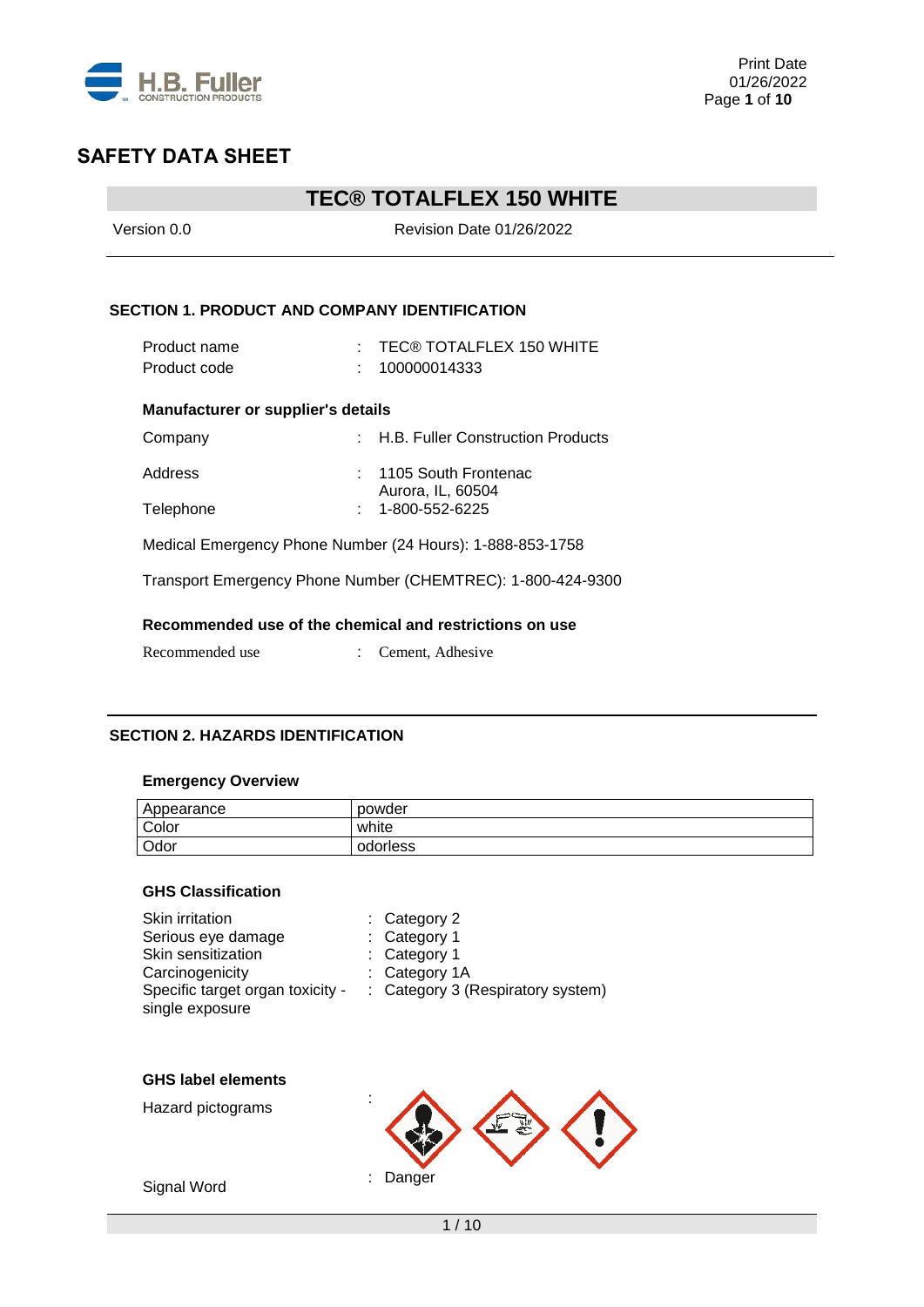

## **TEC® TOTALFLEX 150 WHITE**

Version 0.0 Revision Date 01/26/2022

#### **Hazard Statements:**

H315 Causes skin irritation. H317 May cause an allergic skin reaction. H318 Causes serious eye damage. H335 May cause respiratory irritation. H350 May cause cancer.

#### **Precautionary Statements:**

**Prevention:** P201 Obtain special instructions before use. P202 Do not handle until all safety precautions have been read and understood. P260 Do not breathe dust/ fume/ gas/ mist/ vapors/ spray. P264 Wash skin thoroughly after handling. P270 Do not eat, drink or smoke when using this product. P271 Use only outdoors or in a well-ventilated area. P272 Contaminated work clothing must not be allowed out of the workplace. P280 Wear protective gloves/ protective clothing/ eye protection/ face protection.

**Response:** P302 + P352 IF ON SKIN: Wash with plenty of soap and water. P304 + P340 + P312 IF INHALED: Remove person to fresh air and keep comfortable for breathing. Call a POISON CENTER/ doctor if you feel unwell. P305 + P351 + P338 + P310 IF IN EYES: Rinse cautiously with water for several minutes. Remove contact lenses, if present and easy to do. Continue rinsing. Immediately call a POISON CENTER/ doctor. P308 + P313 IF exposed or concerned: Get medical advice/ attention. P333 + P313 If skin irritation or rash occurs: Get medical advice/ attention. P362 Take off contaminated clothing and wash before reuse.

**Storage:** P403 + P233 Store in a well-ventilated place. Keep container tightly closed. P405 Store locked up.

**Disposal:** P501 Dispose of contents/ container to an approved waste disposal plant.

#### **Potential Health Effects**

#### **Carcinogenicity:**

| <b>IARC</b>               | Group 1: Carcinogenic to humans                                                                                             |            |
|---------------------------|-----------------------------------------------------------------------------------------------------------------------------|------------|
|                           | Ouartz $(SiO2)$                                                                                                             | 14808-60-7 |
| <b>OSHA</b><br><b>NTP</b> | No component of this product present at levels greater than or<br>equal to 0.1% is on OSHA's list of regulated carcinogens. |            |
|                           | Known to be human carcinogen<br>Quartz (SiO2)                                                                               | 14808-60-7 |
|                           |                                                                                                                             |            |

### **SECTION 3. COMPOSITION/INFORMATION ON INGREDIENTS**

Substance / Mixture : Mixture

## **Hazardous ingredients**

| <b>Chemical name</b>        | CAS-No.    | Concentration [%] |
|-----------------------------|------------|-------------------|
| Cement, portland, chemicals | 65997-15-1 | $50 - 70$         |
| calcium carbonate           | 471-34-1   | $20 - 30$         |
| calcium oxide               | 1305-78-8  | 1 - 5             |
| Quartz (SiO2)               | 14808-60-7 | $0.1 - 1$         |
| calcium diformate           | 544-17-2   | 1 - 5             |

Actual concentration is withheld as a trade secret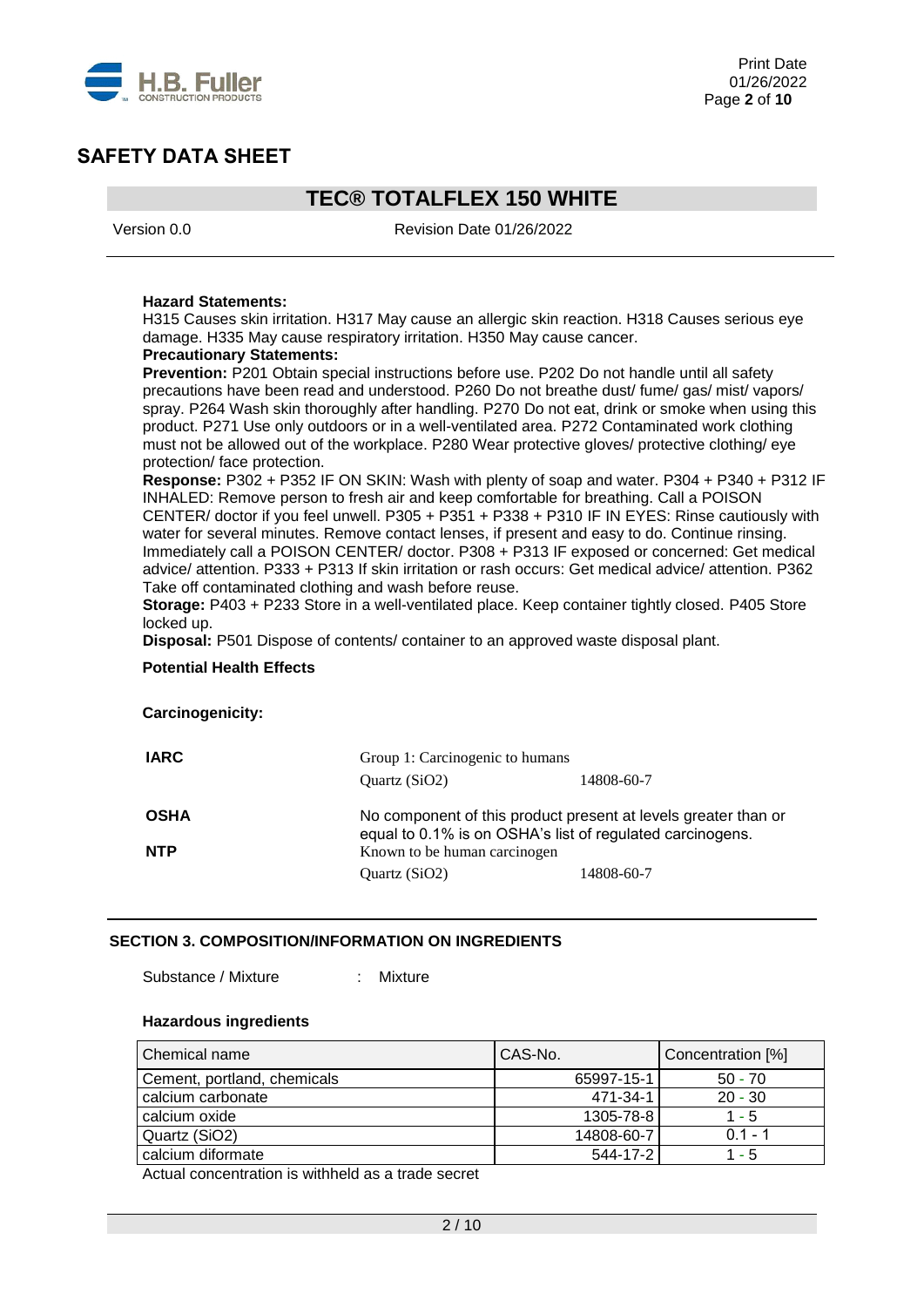

# **TEC® TOTALFLEX 150 WHITE**

Version 0.0 Revision Date 01/26/2022

### **SECTION 4. FIRST AID MEASURES**

| General advice          | : In the case of accident or if you feel unwell, seek medical<br>advice immediately.                                                                                                                                    |
|-------------------------|-------------------------------------------------------------------------------------------------------------------------------------------------------------------------------------------------------------------------|
| If inhaled              | $:$ If inhaled<br>Remove person to fresh air. If signs/symptoms continue, get<br>medical attention.<br>Oxygen or artificial respiration if needed.                                                                      |
| In case of skin contact | : Wash off with soap and water.<br>Remove contaminated clothing. If irritation develops, get<br>medical attention.                                                                                                      |
| In case of eye contact  | : Flush eyes with water at least 15 minutes. Get medical<br>attention if eye irritation develops or persists.                                                                                                           |
| If swallowed            | : Do not induce vomiting. Seek medical attention if symptoms<br>develop. Provide medical care provider with this SDS.<br>If conscious, drink plenty of water.<br>Never give anything by mouth to an unconscious person. |

### **SECTION 5. FIRE-FIGHTING MEASURES**

| Suitable extinguishing media                                          | : Use water spray, alcohol-resistant foam, dry chemical or<br>carbon dioxide.                                                                                                                                         |
|-----------------------------------------------------------------------|-----------------------------------------------------------------------------------------------------------------------------------------------------------------------------------------------------------------------|
| Unsuitable extinguishing<br>media                                     | : None known.                                                                                                                                                                                                         |
| Specific hazards during fire<br>fighting                              | : Avoid generating dust; fine dust dispersed in air in sufficient<br>concentrations, and in the presence of an ignition source is a<br>potential dust explosion hazard.<br>No hazardous combustion products are known |
| Hazardous combustion<br>products<br>Specific extinguishing<br>methods | : No hazardous combustion products are known                                                                                                                                                                          |
| Further information                                                   | : Use extinguishing measures that are appropriate to local<br>circumstances and the surrounding environment.                                                                                                          |
| Special protective equipment<br>for fire-fighters                     | : Wear an approved positive pressure self-contained breathing<br>apparatus in addition to standard fire fighting gear.                                                                                                |

### **SECTION 6. ACCIDENTAL RELEASE MEASURES**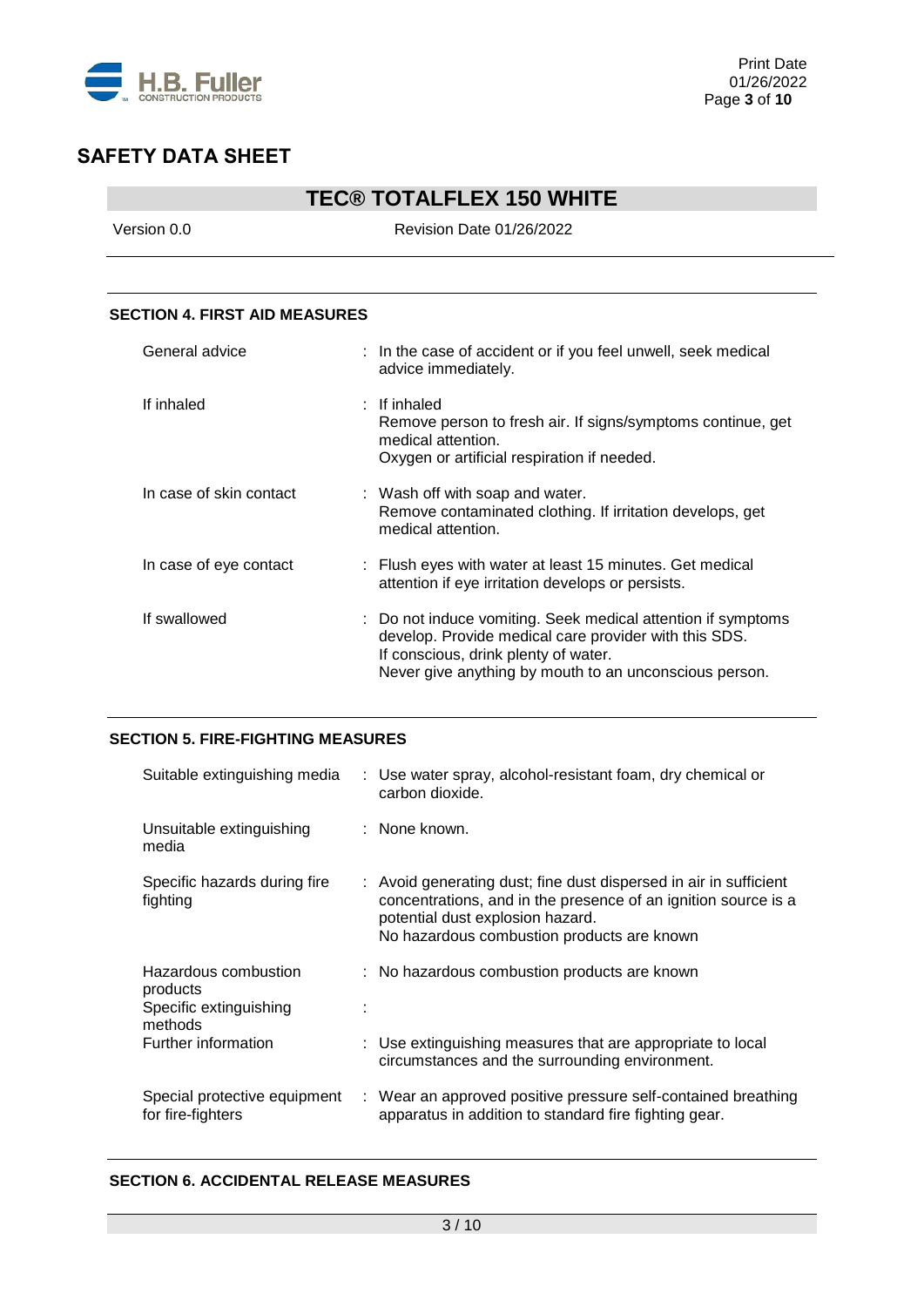

|                                                                                                               | <b>TEC® TOTALFLEX 150 WHITE</b>                                                                                                                                                                                                                                                                |  |  |
|---------------------------------------------------------------------------------------------------------------|------------------------------------------------------------------------------------------------------------------------------------------------------------------------------------------------------------------------------------------------------------------------------------------------|--|--|
| Version 0.0                                                                                                   | Revision Date 01/26/2022                                                                                                                                                                                                                                                                       |  |  |
| Personal precautions,<br>protective equipment and<br>emergency procedures<br><b>Environmental precautions</b> | : Refer to protective measures listed in sections 7 and 8.<br>: Prevent product from entering drains.<br>Should not be released into the environment.                                                                                                                                          |  |  |
| Methods and materials for<br>containment and cleaning up                                                      | : Use approved industrial vacuum cleaner for removal.<br>Do not use compressed air for cleaning purposes.<br>Dust deposits should not be allowed to accumulate on<br>surfaces, as these may form an explosive mixture if they are<br>released into the atmosphere in sufficient concentration. |  |  |

## **SECTION 7. HANDLING AND STORAGE**

| Local/Total ventilation     | : Use only with adequate ventilation.                                                                                                                                                                                                                                                         |
|-----------------------------|-----------------------------------------------------------------------------------------------------------------------------------------------------------------------------------------------------------------------------------------------------------------------------------------------|
| Advice on safe handling     | : Avoid creating dust.<br>Dry powders can build static electricity charges when<br>subjected to the friction of transfer and mixing operations.<br>Take precautionary measures against static discharges.<br>Provide for appropriate exhaust ventilation and dust collection<br>at machinery. |
| Conditions for safe storage | : Keep tightly closed in a dry and cool place.                                                                                                                                                                                                                                                |
| Materials to avoid          | : No special restrictions on storage with other products.                                                                                                                                                                                                                                     |

## **SECTION 8. EXPOSURE CONTROLS/PERSONAL PROTECTION**

#### **Ingredients with workplace control parameters**

| Components                  | CAS-No.    | Value type<br>(Form of<br>exposure)                 | Control<br>parameters /<br>Permissible<br>concentration | <b>Basis</b> |
|-----------------------------|------------|-----------------------------------------------------|---------------------------------------------------------|--------------|
| Cement, portland, chemicals | 65997-15-1 | <b>TWA</b><br>(Respirable<br>particulate<br>matter) | 1 $mg/m3$                                               | <b>ACGIH</b> |
|                             |            | TWA (total<br>dust)                                 | $15 \text{ mg/m}$                                       | OSHA Z-1     |
|                             |            | <b>TWA</b><br>(respirable<br>fraction)              | $5 \text{ mg/m}$ 3                                      | OSHA Z-1     |
|                             |            | TWA (Dust)                                          | 50 Million<br>particles per cubic                       | OSHA Z-3     |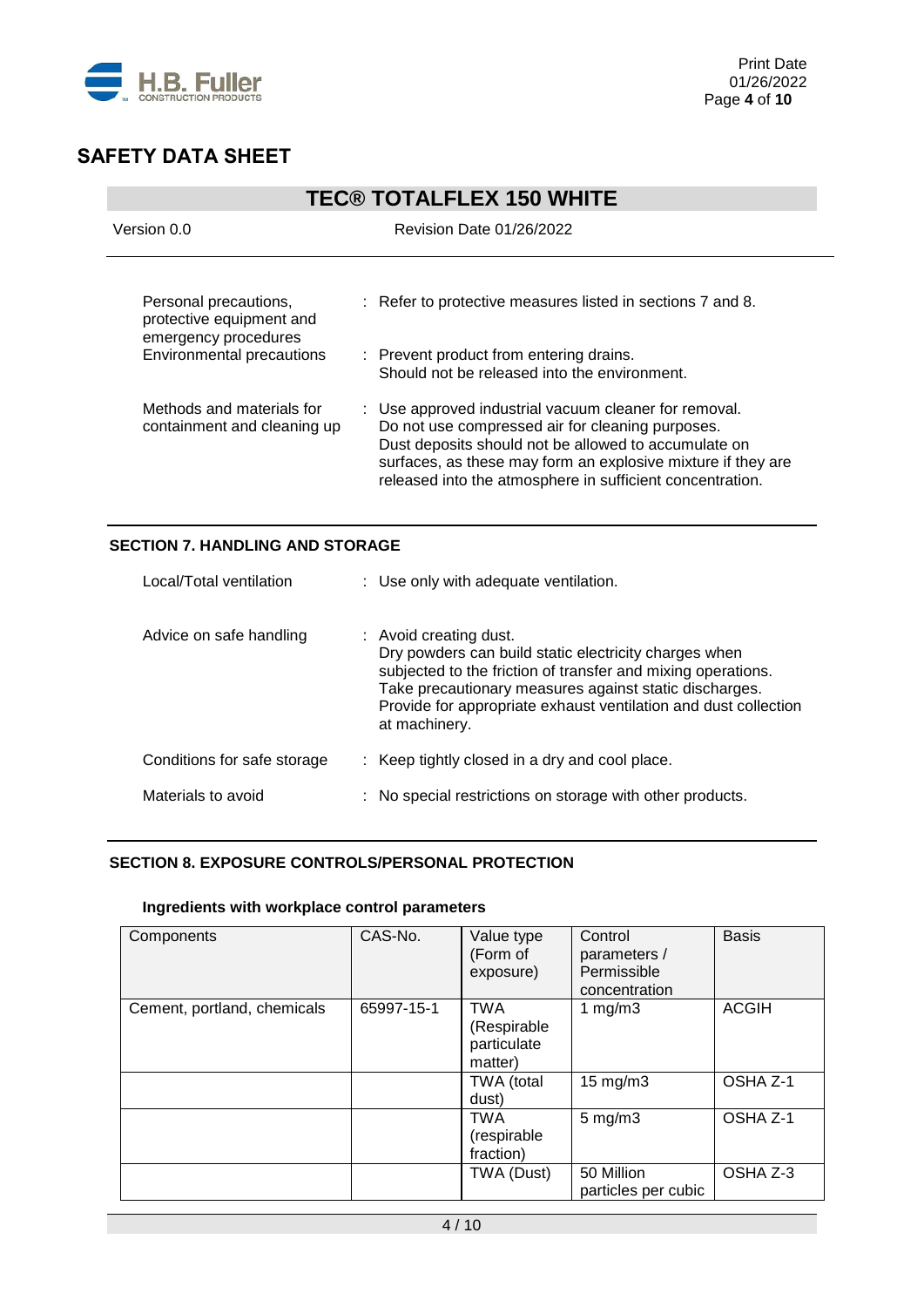

# **TEC® TOTALFLEX 150 WHITE**

Version 0.0 **Revision Date 01/26/2022** 

|                   |            |                     | foot            |                     |
|-------------------|------------|---------------------|-----------------|---------------------|
|                   |            | TWA (Total)         | 10 mg/m3        | OSHA P0             |
|                   |            | <b>TWA</b>          | $5$ mg/m $3$    | OSHA P0             |
|                   |            | (Respirable         |                 |                     |
|                   |            | fraction)           |                 |                     |
|                   |            | <b>TWA (Total</b>   | 10 mg/m3        | OSHA P0             |
|                   |            | dust)               |                 |                     |
|                   |            | <b>TWA</b>          | $5$ mg/m $3$    | OSHA P0             |
|                   |            | (respirable         |                 |                     |
|                   |            | dust fraction)      |                 |                     |
|                   |            | PEL (Total<br>dust) | 10 mg/m3        | <b>CAL PEL</b>      |
|                   |            | PEL                 | 5 mg/m3         | <b>CAL PEL</b>      |
|                   |            | (respirable         |                 |                     |
|                   |            | dust fraction)      |                 |                     |
| calcium carbonate | 471-34-1   | PEL (Total          | 10 mg/m3        | <b>CAL PEL</b>      |
|                   |            | dust)               |                 |                     |
|                   |            | PEL                 | $5$ mg/m $3$    | <b>CAL PEL</b>      |
|                   |            | (respirable         |                 |                     |
|                   |            | dust fraction)      |                 |                     |
| calcium oxide     | 1305-78-8  | <b>TWA</b>          | $2$ mg/m $3$    | <b>ACGIH</b>        |
|                   |            | <b>TWA</b>          | $5$ mg/m $3$    | OSHA Z-1            |
|                   |            | <b>TWA</b>          | $5$ mg/m $3$    | OSHA P0             |
|                   |            | PEL                 | $2$ mg/m $3$    | <b>CAL PEL</b>      |
| Quartz (SiO2)     | 14808-60-7 | <b>TWA</b>          | $0.025$ mg/m3   | <b>ACGIH</b>        |
|                   |            | (Respirable         |                 |                     |
|                   |            | particulate         |                 |                     |
|                   |            | matter)             |                 |                     |
|                   |            | TWA (total          | 30 mg/m3        | OSHA Z-3            |
|                   |            | dust)               | / %SiO2+2       |                     |
|                   |            | <b>TWA</b>          | 10 mg/m3        | OSHA Z-3            |
|                   |            | (respirable)        | /%SiO2+2        |                     |
|                   |            | <b>TWA</b>          | 250 mppcf       | OSHA Z-3            |
|                   |            | (respirable)        | /%SiO2+5        |                     |
|                   |            | <b>TWA</b>          | $0.1$ mg/m $3$  | OSHA P0             |
|                   |            | (Respirable         |                 |                     |
|                   |            | fraction)           |                 |                     |
|                   |            | TWA                 | $0.05$ mg/m3    | OSHA <sub>Z-1</sub> |
|                   |            | (Respirable         |                 |                     |
|                   |            | dust)               |                 |                     |
|                   |            | PEL                 | $0.05$ mg/m $3$ | <b>CAL PEL</b>      |
|                   |            | (Respirable         |                 |                     |
|                   |            | dust)               |                 |                     |
|                   |            | <b>TWA</b>          | $0.1$ mg/m $3$  | OSHA P0             |
|                   |            | (respirable         |                 |                     |
|                   |            | dust fraction)      |                 |                     |

**Engineering measures** : Use local exhaust ventilation or other engineering controls to minimize exposures.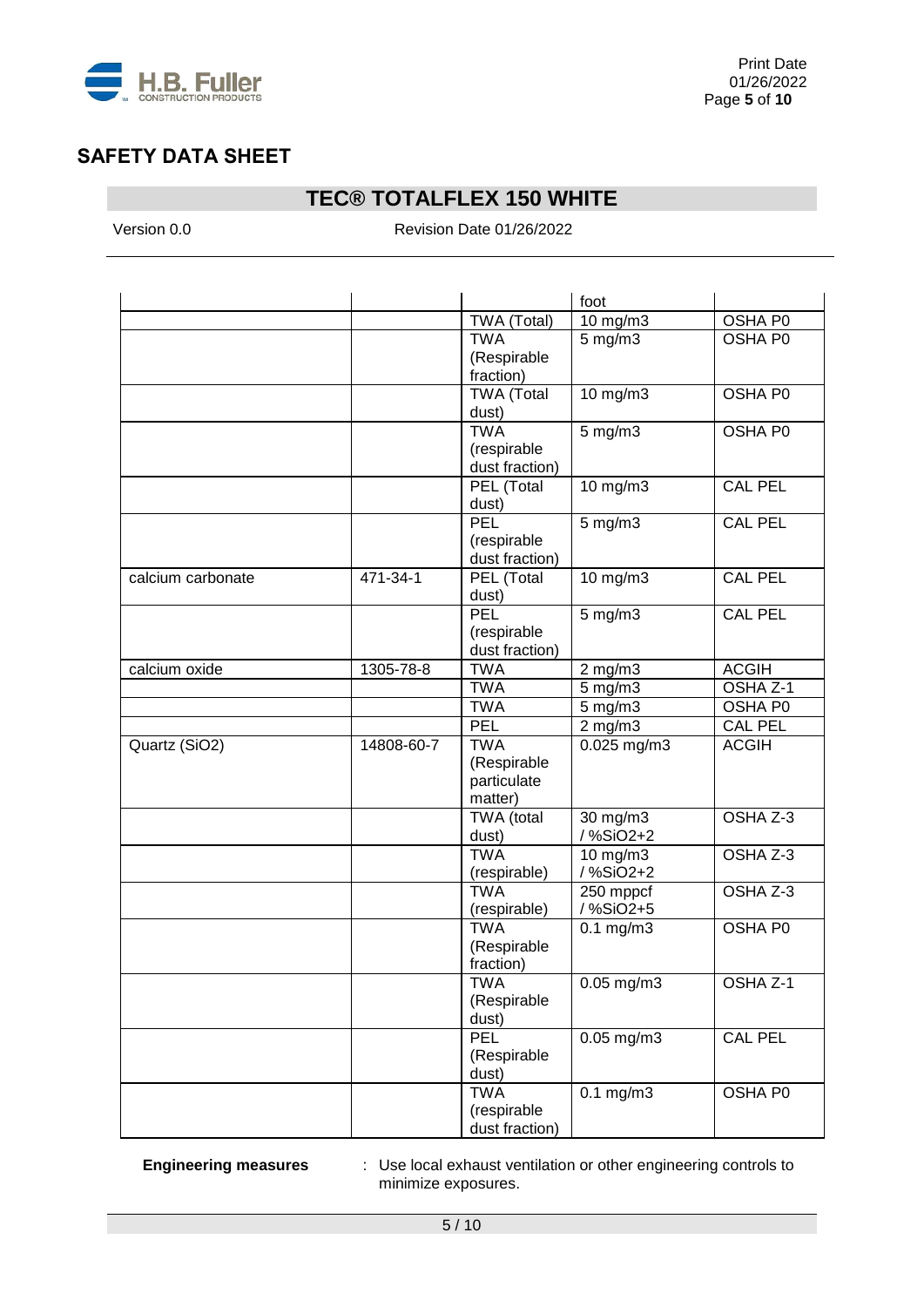

| <b>TEC® TOTALFLEX 150 WHITE</b> |                                                                                                                                                                                         |  |  |
|---------------------------------|-----------------------------------------------------------------------------------------------------------------------------------------------------------------------------------------|--|--|
| Version 0.0                     | Revision Date 01/26/2022                                                                                                                                                                |  |  |
|                                 |                                                                                                                                                                                         |  |  |
| Personal protective equipment   |                                                                                                                                                                                         |  |  |
| Respiratory protection          | : Use respiratory protection unless adequate local exhaust<br>ventilation is provided or exposure assessment demonstrates<br>that exposures are within recommended exposure guidelines. |  |  |
| Filter type                     | : Particulates type                                                                                                                                                                     |  |  |
| Hand protection<br>Material     | : butyl-rubber                                                                                                                                                                          |  |  |
| Eye protection                  | : Safety glasses with side-shields                                                                                                                                                      |  |  |
| Skin and body protection        | : Long sleeved clothing<br>Remove and wash contaminated clothing before re-use.<br>Skin should be washed after contact.                                                                 |  |  |
| Protective measures             | : Avoid contact with skin.                                                                                                                                                              |  |  |
| Hygiene measures                | : Avoid contact with skin, eyes and clothing.                                                                                                                                           |  |  |

## **SECTION 9. PHYSICAL AND CHEMICAL PROPERTIES**

| Appearance<br>Color<br>Odor<br><b>Odor Threshold</b> |    | powder<br>white<br>odorless<br>no data available                |
|------------------------------------------------------|----|-----------------------------------------------------------------|
|                                                      |    | $:$ is not determined                                           |
|                                                      |    | $:$ is not determined                                           |
| Evaporation rate<br>Upper explosion limit            | t. | not applicable<br>Upper flammability limit<br>is not determined |
| Lower explosion limit                                |    | : Lower flammability limit<br>is not determined                 |
| Density<br>Solubility(ies)                           |    | $: 11.2$ lb/gal                                                 |
| Water solubility                                     |    | $:$ is not determined                                           |
| Partition coefficient: n-<br>octanol/water           |    | not applicable                                                  |
| Autoignition temperature                             |    | $:$ is not determined                                           |
| Viscosity<br>Viscosity, kinematic                    |    | : not applicable                                                |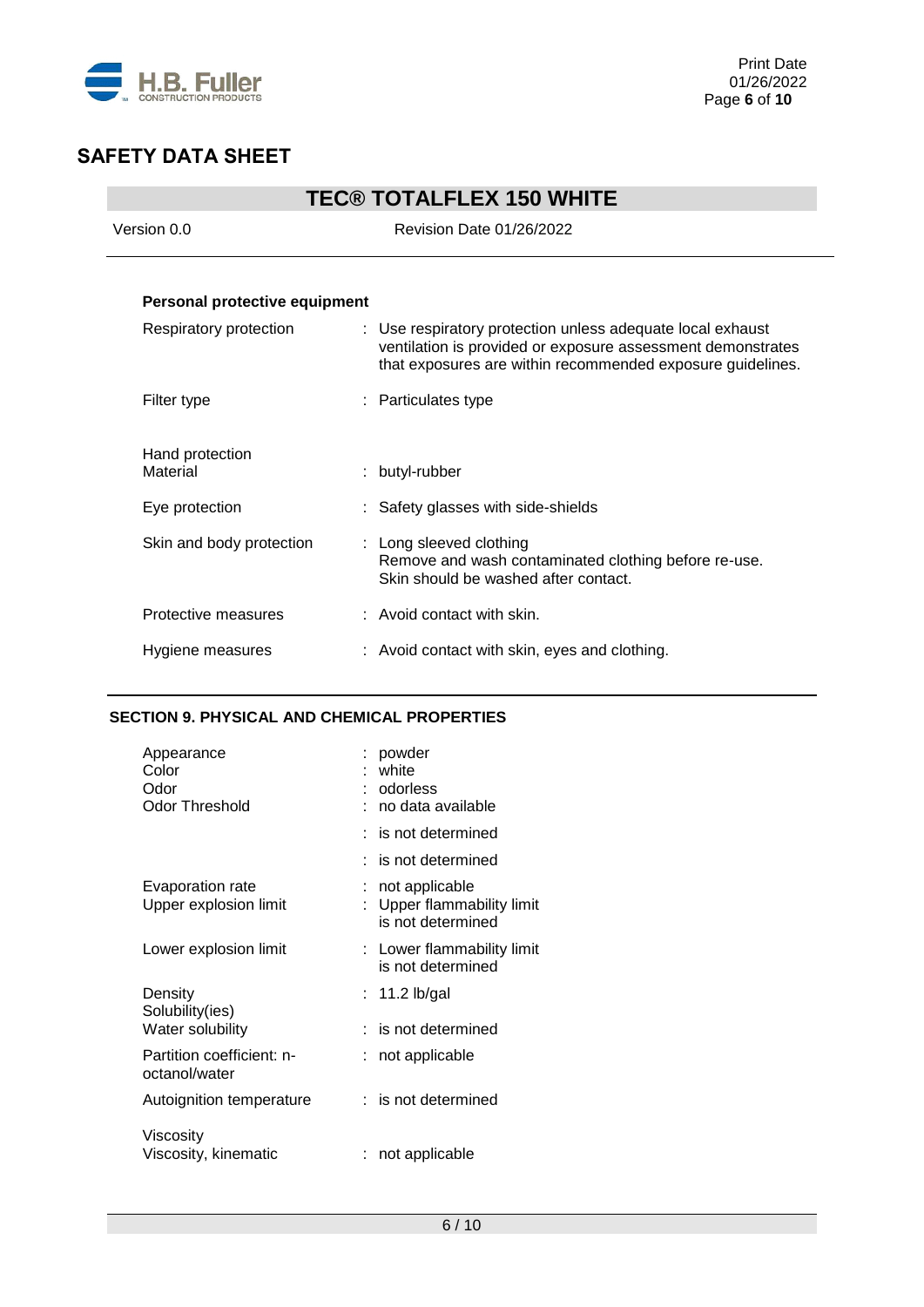

# **TEC® TOTALFLEX 150 WHITE**

Version 0.0 Revision Date 01/26/2022

## **SECTION 10. STABILITY AND REACTIVITY**

| Chemical stability                    | : The product is chemically stable.                   |
|---------------------------------------|-------------------------------------------------------|
| Possibility of hazardous<br>reactions | : Hazardous polymerization does not occur.            |
| Hazardous decomposition<br>products   | : No decomposition if stored and applied as directed. |

## **SECTION 11. TOXICOLOGICAL INFORMATION**

#### **Acute toxicity**

## **Product:**

| Acute oral toxicity                       | : Acute toxicity estimate : $> 5,000$ mg/kg<br>Method: Calculation method |
|-------------------------------------------|---------------------------------------------------------------------------|
| Components:                               |                                                                           |
| calcium diformate:<br>Acute oral toxicity | : LD50 Oral Rat: 2,650 mg/kg                                              |
| <b>Skin corrosion/irritation</b>          |                                                                           |
| No data available                         |                                                                           |
| Serious eye damage/eye irritation         |                                                                           |
| No data available                         |                                                                           |
| Respiratory or skin sensitization         |                                                                           |
| No data available                         |                                                                           |
| <b>Germ cell mutagenicity</b>             |                                                                           |
| No data available                         |                                                                           |
| Carcinogenicity                           |                                                                           |
| No data available                         |                                                                           |
| <b>Reproductive toxicity</b>              |                                                                           |
| No data available                         |                                                                           |
| <b>STOT-single exposure</b>               |                                                                           |
| No data available                         |                                                                           |
| <b>STOT-repeated exposure</b>             |                                                                           |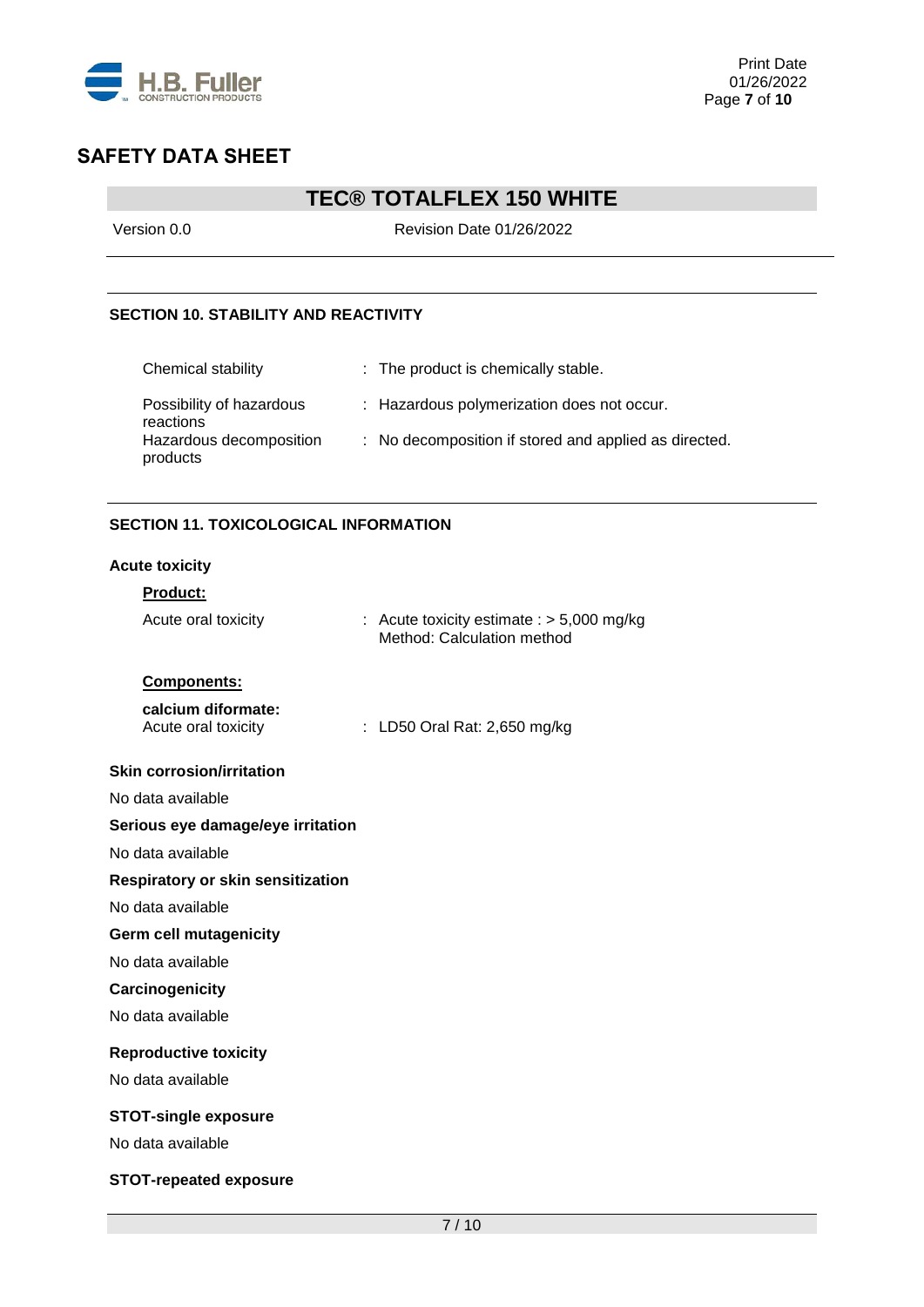

## **TEC® TOTALFLEX 150 WHITE**

Version 0.0 **Revision Date 01/26/2022** No data available **Aspiration toxicity** No data available **SECTION 12. ECOLOGICAL INFORMATION Ecotoxicity Components: calcium oxide :** Toxicity to fish : LC50 (Cyprinus carpio (Carp)): 1,070 mg/l Exposure time: 96 h Test Method: static test

## **calcium diformate :**

Toxicity to fish : LC50 (Brachydanio rerio (zebrafish)): >= 1,000 mg/l Exposure time: 96 h Test Method: static test

#### **Persistence and degradability**

No data available **Bioaccumulative potential**

#### **Mobility in soil**

No data available

#### **Other adverse effects**

No data available

## **SECTION 13. DISPOSAL CONSIDERATIONS**

| <b>Disposal methods</b> |
|-------------------------|
|                         |

| Waste from residues | : To the best of our knowledge, this product does not meet the<br>definition of hazardous waste under the U.S. EPA Hazardous<br>Waste Regulations 40 CFR 261. Disposal via incineration at<br>an approved facility is recommended, as industry best |
|---------------------|-----------------------------------------------------------------------------------------------------------------------------------------------------------------------------------------------------------------------------------------------------|
|                     | practice. Consult state, local or provincial authorities for more<br>restrictive requirements.                                                                                                                                                      |
|                     | The hazard and precautionary statements displayed on the<br>label also apply to any residues left in the container.                                                                                                                                 |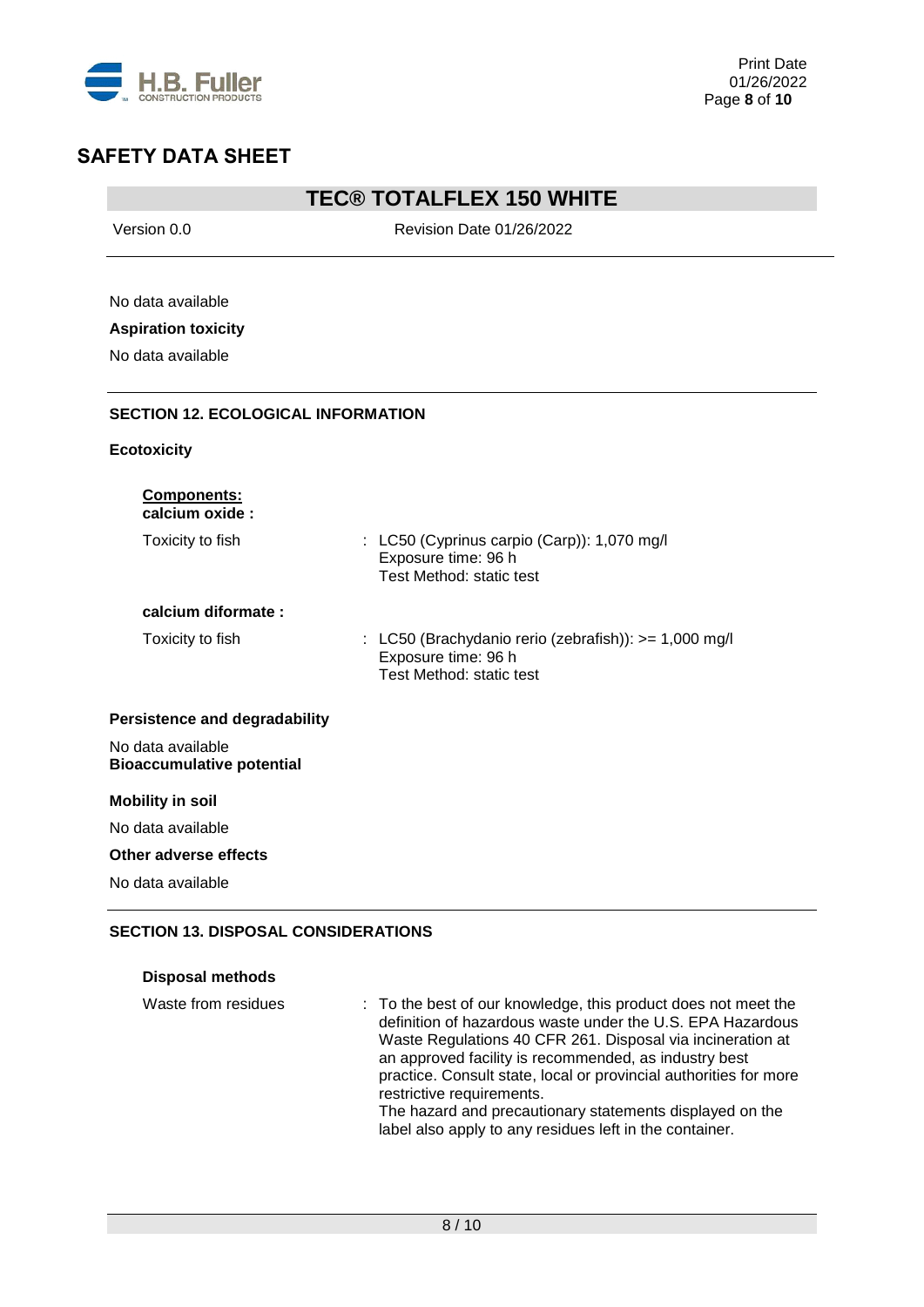

## **TEC® TOTALFLEX 150 WHITE**

Version 0.0 **Revision Date 01/26/2022** 

### **SECTION 14. TRANSPORT INFORMATION**

**International Regulations**

**UNRTDG**

Not regulated as a dangerous good

**IATA-DGR** Not regulated as a dangerous good

**IMDG-Code** Not regulated as a dangerous good

**Transport in bulk according to Annex II of MARPOL 73/78 and the IBC Code**

Not applicable for product as supplied.

**Domestic regulation**

**49 CFR** Not regulated as a dangerous good

### **SECTION 15. REGULATORY INFORMATION**

| SARA 311/312 Hazards | : Respiratory or skin sensitization<br>Carcinogenicity<br>Specific target organ toxicity (single or repeated exposure)<br>Skin corrosion or irritation<br>Serious eye damage or eye irritation |
|----------------------|------------------------------------------------------------------------------------------------------------------------------------------------------------------------------------------------|
| <b>SARA 302</b>      | : This material does not contain any components with a section 302<br>EHS TPO.                                                                                                                 |
| <b>SARA 313</b>      | : This material does not contain any chemical components with known<br>CAS numbers that exceed the threshold (De Minimis) reporting levels<br>established by SARA Title III, Section 313.      |

### **Clean Air Act**

This product does not contain any hazardous air pollutants (HAP), as defined by the U.S. Clean Air Act Section 112 (40 CFR 61).

| <b>US State Regulations</b> |                                               |
|-----------------------------|-----------------------------------------------|
| <b>California Prop 65</b>   | Please contact Supplier for more information. |
|                             |                                               |

**The ingredients of this product are reported in the following inventories:**